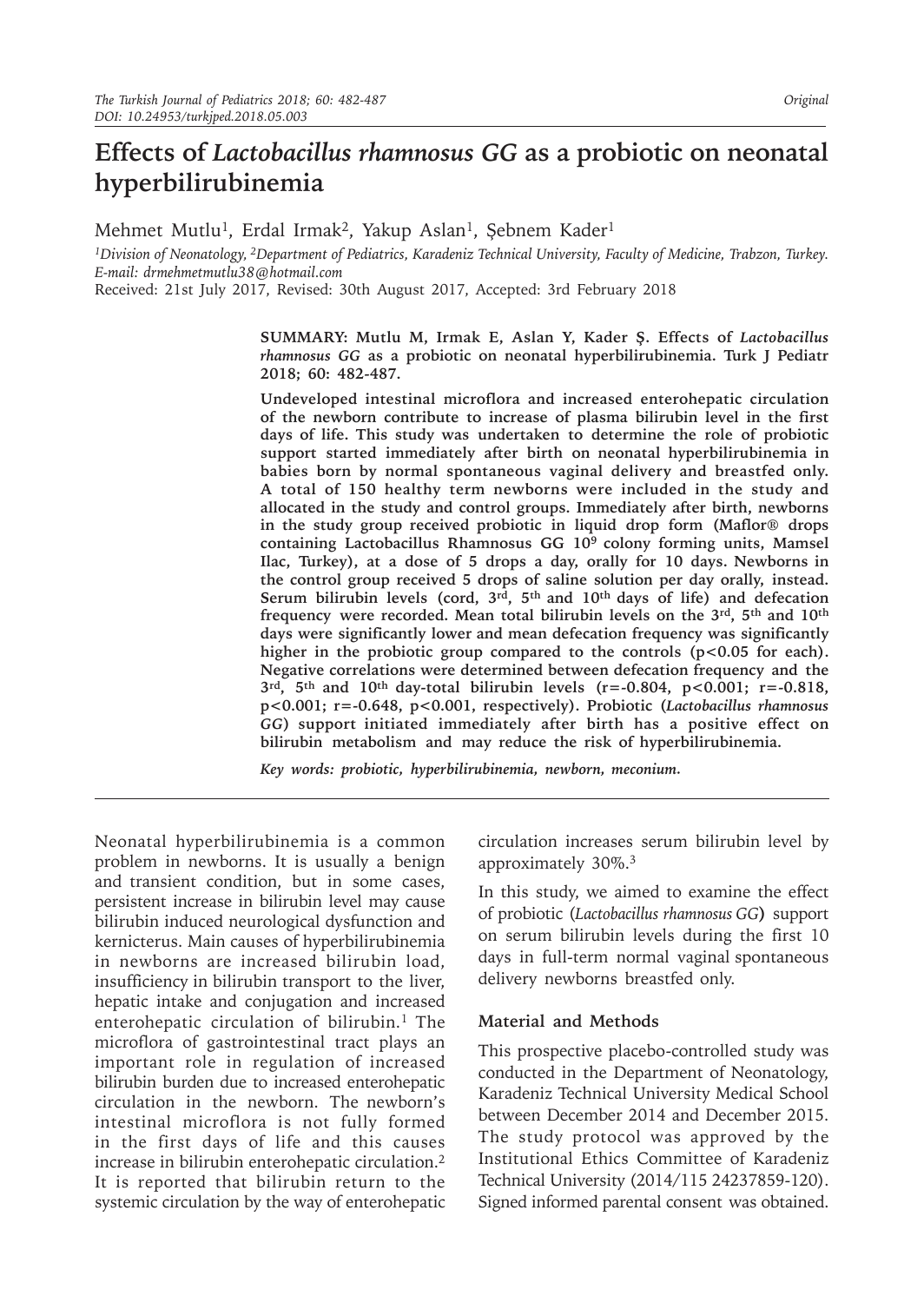A total of 150 term (gestational age ≥37-<42 weeks), normal spontaneous vaginal delivery newborns with a birth weight between the 10th-90th percentiles, who had no need for intensive care and fed by breast milk only were enrolled in the study. Seventy-five newborns were allocated in the study or probiotic group (Group 1) and 75 in the control group (Group 2). The groups were formed by one of the case as study group and the other as control, respectively. In Group 1, the newborns received five drops of oral probiotic support [Maflor®, *Lactobacillus rhamnosus* GG 109 colony forming unit, Mamsel Pharmaceuticals, Turkey], while Group 2 had five drops of saline, once daily by the oral route, initiated immediately after birth and continued for ten days. Newborns who received probiotic were monitored for the potential of infection.

Newborns with familial hematologic disorders, signs of hemolysis due to blood group incompatibilities, bleeding into closed spaces due to birth trauma complications (e.g. cephalohematoma), suspected or documented neonatal infection such as chorioamnionitis, intrauterine infection, sepsis and urinary tract infection, perinatal and neonatal hypoxia, thyroid dysfunction, respiratory distress or insufficiency, metabolic and thermoregulatory dysfunction, hemodynamic instability and congenital heart disease, maternal phenobarbital usage history during the last month of the pregnancy, and venous hematocrit (Htc) levels ≥65% were excluded.

All mothers of the newborns were trained and encouraged about breastfeeding and benefits of breast milk in the prenatal and postnatal period. The basic approach to the potential problems that may be encountered in breastfeeding has been explained by our trained staff. During the control examination, nutritional status of the infants was questioned.

Gestational age, gender, birth weight, followup weights, first meconium evacuation time (in hours) and number of daily meconium evacuation of the newborns and maternal age were questioned and recorded. On followups information about the feeding pattern of the newborns was collected and further breastfeeding counseling was provided if needed.

Complete blood count, reticulocyte percentage, total and direct bilirubin levels, blood group, direct Coombs test and peripheral blood smear test results in cord blood samples and maternal blood group were recorded. On the 3rd, 5th and 10th day-postnatal follow-ups, total and direct bilirubin levels, and on the 5<sup>th</sup> day thyroid stimulating hormone and free thyroxin levels were measured. Cases with bilirubin levels over 12.9 mg/dl on the third days of life were noted.4 Samples for cord bilirubin levels, complete blood and reticulocyte counts, blood group analysis and direct Coombs tests and peripheral blood smear were obtained from cord. Total bilirubin levels were measured by direct spectrophotometry of the serum in a microhematocrit tube in the follow up.

## *Statistical analyses*

All statistical analyses were performed using the Statistical Package for Social Sciences version 13.0 (SPSS Inc. Chicago, IL, USA). A priori sample size was calculated based on the assumptions of a type 1 error of 5% and type 2 error of 20% (power 80%). Data were summarized as mean and standard deviation for metric, and count and % for categorical variables. Comparison of categorical data was done by Chi square test. Distribution patterns of data were analyzed by one sample Kolmogorov-Smirnov test. Metric data, if normally distributed, were compared by unpaired Student t-test, and if non-normally

| Demographics           | Group 1<br>$(n=75)$              | Group 2<br>$(n=75)$           |       |
|------------------------|----------------------------------|-------------------------------|-------|
| Gestational age, weeks | $39.0 \pm 1.3$                   | $38.8 \pm 1.3$                | 0.460 |
| Birth weight, g        | $3.254 \pm 346$                  | $3.329 \pm 362$               | 0.199 |
| Male/female, $n$ (%)   | 40 $(53.3)/35$ $(47.7)$          | 44 $(58.7) / 31 (42.3)$       | 0.511 |
| Maternal age, years    | $28.5 \pm 5.6$<br>(range: 17-42) | $29.3 + 5.3$<br>Range (18-41) | 0.088 |

**Table I.** Demographic Features of the Newborns and Their Mothers.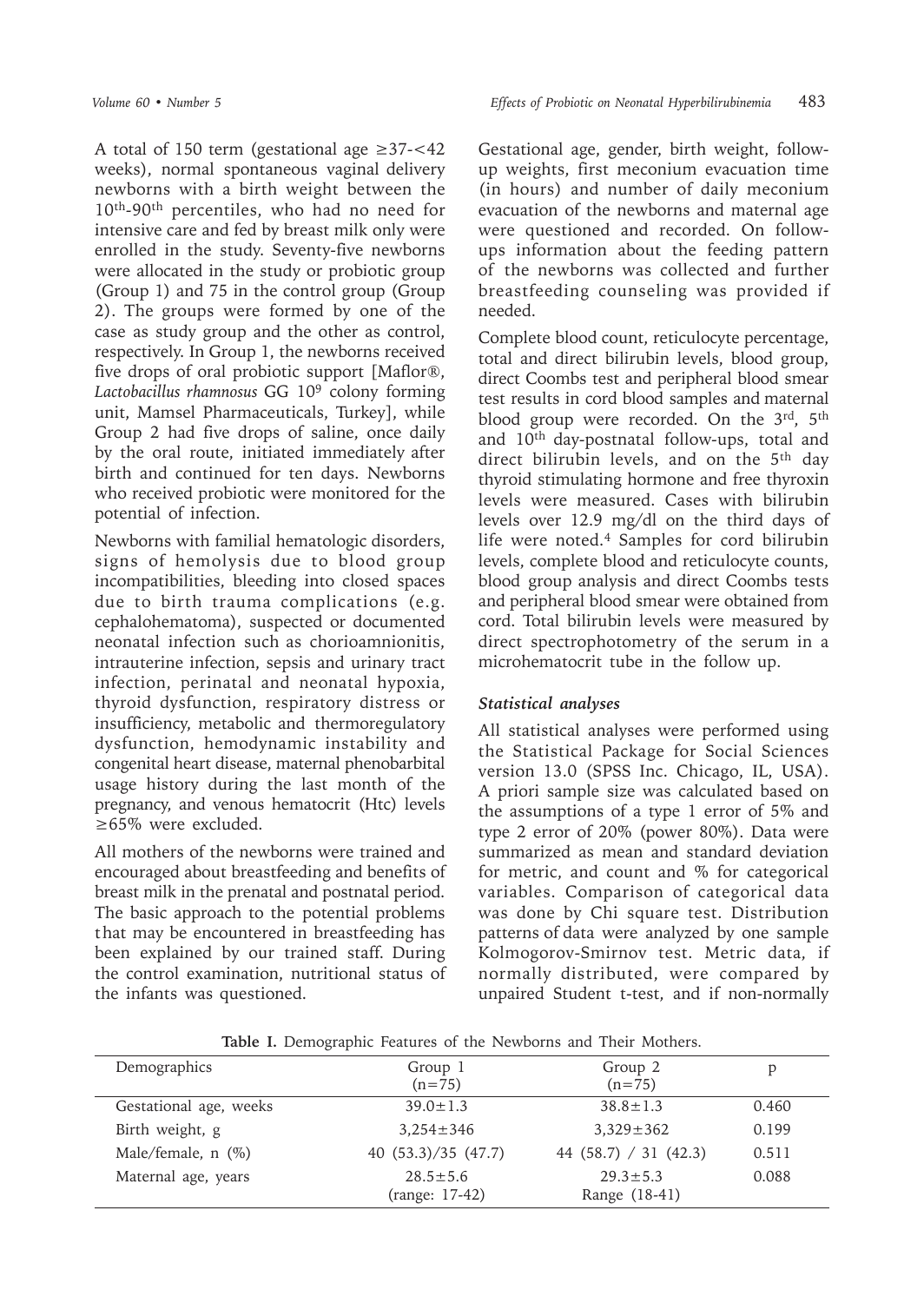

**Fig 1.** Serum total bilirubin levels during the study period.

distributed, with Mann-Whitney U test. Correlation of metric data was evaluated by bivariate Pearson correlation analysis. A p value <0.05 was defined as statistically significant.

#### **Results**

The newborns and their mothers included in the study were not significantly different between the study groups considering demographic characteristics (p>0.05) (Table I). There was also no significant difference in body weight changes during follow-up between the two groups  $(p>0.05)$ , and there was no pathologic body weight loss. Hemoglobin and hematocrit levels and reticulocyte counts of the study groups were not significantly different (p>0.05), (Table II).

No significant difference in mean total bilirubin levels in the cord blood of Groups 1 and 2 was detected (p>0.05). On the other hand, probiotic group's 3<sup>rd</sup>, 5<sup>th</sup> and 10<sup>th</sup> day samples had significantly lower bilirubin levels compared to controls (p<0.001) (Table II, Fig.1). Third, 5<sup>th</sup> and 10<sup>th</sup> day bilirubin levels of the Group 1 were found to be lower than Group 2 by 21.7, 23.3 and 27.4%, respectively. None of

the patients' bilirubin levels including that measured in the cord blood in both groups reached high levels requiring treatment such as phototherapy or exchange transfusion; however, bilirubin level exceeded 12.9 mg/dl in 14.6% of the probiotic supported newborns and 46.6% of the controls.

Mean time of the first meconium evacuation did not differ significantly among groups (p>0.05), but meconium evacuation in Group 1 on the 3rd, 5th and 10th days was statistically more frequent than Group 2 (p<0.001) (Table III).

Correlation analysis between stool frequency of the newborns and plasma bilirubin levels on the 3rd, 5th and 10th days revealed significant negative correlations  $(r=-0.804, <0.001;$  $r=-0.818$ ,  $p<0.001$ ;  $r=-0.648$ ,  $p=<0.001$ , respectively). There was no infection in the newborns who received probiotic during the study or later. The situations that were not feasible immediately after birth such as sepsis, urinary tract infection, thyroid dysfunction, metabolic disorders etc. were not observed in the study group.

#### **Discussion**

This study was designed as a prospective controlled study to investigate the effects of probiotic support started immediately after birth on newborn jaundice in breastfed babies born by normal spontaneous vaginal delivery. This study is interesting for demonstrating the effect of a probiotic on lowering serum bilirubin levels through the first 10 days of life.

During early postnatal period, increased bilirubin load and insufficient metabolism confronts newborns to complications of increased bilirubin levels. The fetus, during its intrauterine life,

| <b>TADIC II.</b> LADOTATOLY EXAMINIBRIOUS OF THE INCWDOLITS. |                              |                           |         |  |  |  |
|--------------------------------------------------------------|------------------------------|---------------------------|---------|--|--|--|
| Findings                                                     | Group 1<br>$(n=75)$          | Group 2<br>$(n=75)$       | p       |  |  |  |
|                                                              |                              |                           |         |  |  |  |
| Hemoglobin, g/dl                                             | $15.9 \pm 1.8$               | $16.5 \pm 2.0$            | 0.080   |  |  |  |
| Hematocrit, %                                                | $47.3 \pm 5.2$               | $48.6 \pm 5.5$            | 0.141   |  |  |  |
| Reticulocyte, %                                              | $2.4 \pm 0.8$                | $2.2 \pm 0.7$             | 0.131   |  |  |  |
| Cord bilirubin, mg/dl                                        | $1.9 \pm 0.6$ (0.9-2.7)      | $2.1 \pm 0.6$ (0.2-2.9)   | 0.639   |  |  |  |
| 3rd day bilirubin, mg/dl                                     | $7.2 \pm 2.7$ $(1.8 - 14.4)$ | $9.2 \pm 3.3$ (3.2-16.0)  | < 0.001 |  |  |  |
| 5 <sup>th</sup> day bilirubin, mg/dl                         | $9.2 \pm 3.3$ $(1.6 - 16.1)$ | $12.0 \pm 3.1$ (5.2-18.1) | < 0.001 |  |  |  |
| 10 <sup>th</sup> day bilirubin, mg/dl                        | $7.4 \pm 3.2$ (1.0-13.3)     | $10.2 \pm 3.1$ (3.4-16.4) | < 0.001 |  |  |  |
|                                                              |                              |                           |         |  |  |  |

**Table II.** Laboratory Examinations of the Newborns.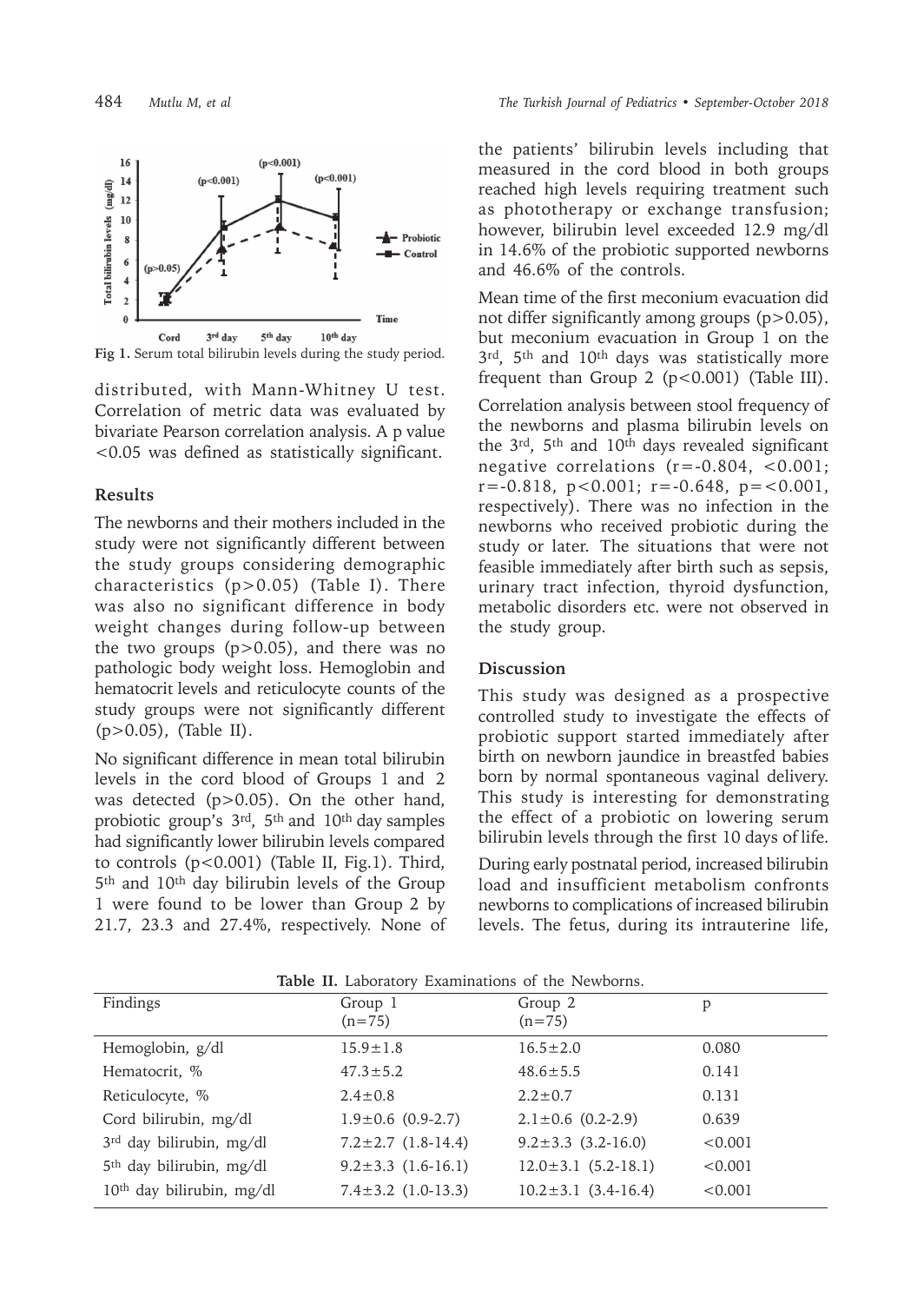is protected from the increased bilirubin load by the removal through the placenta. The role of β-glucuronidase activity has an important place in this placental bilirubin removal system. Persistence of increased β-glucuronidase activity after birth contributes to higher plasma bilirubin levels. To decrease this overload of bilirubin, meconium serving as a bilirubin storage site should be evacuated, β-glucuronidase enzyme activity should be suppressed, and bilirubin secreted into the intestine should be converted to urobilinoid immediately or disposed in the feces in its conjugated form. At this stage, intestinal flora has an important role, since it has been shown in experimental studies that intestinal flora and bilirubin metabolism has a close relationship.5-7

Intestinal flora is insufficient during the early neonatal period. Flora formation is affected by some external factors such as mode of delivery, maternal microbiota, feeding and use of antibiotics, and some intrinsic factors such as microbial factors and neonatal gastrointestinal structure.8 In our study, both groups consisted of healthy neonates were standardized in terms of several factors affecting gastrointestinal flora such as gestational age, route of delivery (normal spontaneous vaginal delivery), and feeding (breast feeding).

The newborn born via vaginal delivery is inoculated with a vaginal flora (mixture of gram-negative and gram-positive bacteria, aerobes and anaerobes). *Bifidobacteria* constitute the largest group within the infant intestinal flora.9 Lactobacilli, facultative anaerobic intestinal flora bacteria, mostly colonize in regions with high endogenous β-glucuronidase activity such as the stomach, duodenum and jejunum.10,11 Although lactobacilli were not dominant microbiota in the early days of newborns, these bacteria were preferred for this

study due to there are studies that showed β-glucuronidase activity was suppressed by *Lactobacillus rhamnosus GG.*12,13 In our study, probiotic supplementation group has lower bilirubin levels. This situation may be related with suppressed β-glucuronidase activity, reduced enterohepatic circulation by preventing colonization of pathogens with high β-glucuronidase activity and acceleration of meconium passage.

Nutrition and frequency of defecation are important factors that may influence jaundice. In our study, mothers were informed about feeding and jaundice, and encouraged for breastfeeding. Because of this training program, we did not observe early breast milk jaundice due to insufficient breastfeeding and pathologic body weight loss. Parallel to our results, more than eight times a day breastfeeding during the first three days of life compared to less frequently fed neonates were reported to stimulate gastrocolic reflex which increased bowel motility and accelerated meconium passage that lowered bilirubin levels as a result.<sup>14</sup>

Delay in meconium passage causes increase in serum bilirubin levels and prolongs hyperbilirubinemia by enterohepatic circulation.<sup>15</sup> In a study by Tribelli et al.<sup>3</sup> enterohepatic circulation was found to contribute approximately 30% to the increase in total plasma bilirubin level. In line with the above report, we observed 21.7, 23.3 and 27.4% lower bilirubin levels in the probiotic supported newborns on the 3rd, 5th and 10th days, respectively, compared to the controls. Our findings of statistically significant negative correlation between defecation frequency and serum bilirubin levels and increased defecation frequency among probiotic supported infants may be considered as another mode of action of probiotic-induced plasma bilirubin reduction.

| Defecation frequency                         | Group 1<br>$(n=75)$ | Group 2<br>$(n=75)$ |         |
|----------------------------------------------|---------------------|---------------------|---------|
| First meconium evacuation time, hours        | $4.0 \pm 2.9$       | $3.5 \pm 2.3$       | 0.419   |
| 3 <sup>rd</sup> day defecation frequency, n  | $3.2 \pm 1.0$       | $2.5 + 0.9$         | < 0.001 |
| 5 <sup>th</sup> day defecation frequency, n  | $4.5 \pm 1.2$       | $2.9 + 0.9$         | < 0.001 |
| 10 <sup>th</sup> day defecation frequency, n | $4.7 \pm 0.6$       | $3.6 \pm 0.6$       | < 0.001 |

**Table III.** Comparison of Defecation Characteristics of the Newborns

Data is presented as mean  $\pm$  standard deviation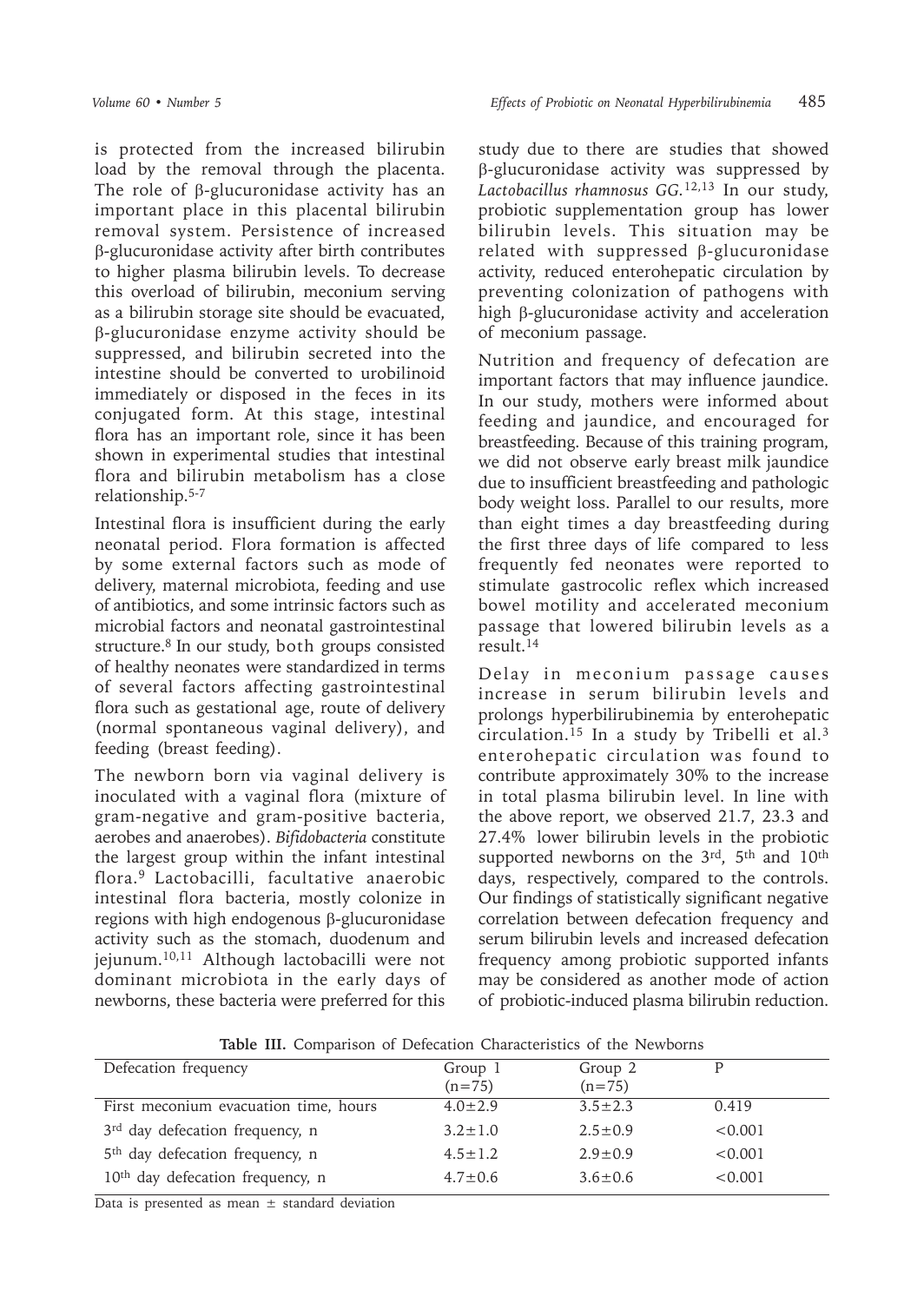There are a limited number of studies examining the effects of probiotics on neonatal jaundice and the results are conflicting. Demirel et al.<sup>16</sup> reported that *Saccharomyces boulardii* supported infants with low birth weight and neonatal jaundice needed phototherapy for shorter periods of time most probably by decreasing feeding intolerance or suppressing bilirubin reuptake through enterohepatic circulation. On the other hand, Serce et al.<sup>17</sup> reported *Saccharomyces boulardii* support did not lower bilirubin levels significantly in babies undergone phototherapy with gestational ages between 35-  $42$  weeks. Mu-Xue et al.<sup>18</sup> determined jaundice in 33.3% of probiotic supported newborns and 57% in controls; and suggested that probiotics reduced neonatal jaundice frequency.

In our study, the threshold for plasma bilirubin level was accepted as 12.9 mg/dl on the third days of life as described by Bertini et al.<sup>4</sup> since none of the newborns serum bilirubin levels reached the therapeutic limit described by American Academy of Pediatrics Subcommittee.19 We observed that 14.6% of the probiotic group and 46.6% of the control group had serum bilirubin levels higher than 12.9 mg/dl.

The findings of our study are consistent with some of the data reported in the literature<sup>16,18</sup>, while contradicting another<sup>17</sup> which is most probably due to the type and dose of probiotic used, and the time of administration (immediately after birth or when jaundice observed).

The limitations of this study are that bilirubin levels may be followed up with a transcutaneous bilirubin device to avoid blood taking procedures and none of the patients' bilirubin levels in both groups reached high levels requiring treatment. We do not have a transcutaneous bilirubin device. B ilirubin levels of the patients in both groups which did not reach high levels requiring treatment may make the supplementation of probiotic less meaningful.

In conclusion, we have observed statistically significant difference between the probiotic supported and control groups in terms of plasma bilirubin levels and defecation frequency on the 3<sup>rd</sup>, 5<sup>th</sup> and 10<sup>th</sup> days in favor of the probiotic supplementation. Probiotic (*Lactobacillus rhamnosus GG*) support initiated

immediately after birth has a positive effect on bilirubin metabolism and may be reduce the risk of hyperbilirubinemia. However, it was concluded that further studies with larger samples are needed on this topic.

#### **REFERENCES**

- 1. Kaplan M, Wong RJ, Sibley E, Stevenson DK. Neonatal jaundice and liver disease. In: Martin RJ, Fanaroff AA, Walsh MC (eds). Fanaroff and Martin's Neonatal Perinatal Medicine Diseases of the Fetus and Infant (9th ed) Vol. 2. Philadelphia: Elsevier Mosby, 2011: 1443-1496.
- 2. Khoury MJ, Calle EE, Joesoef RM. Recurrence risk of neonatal hyperbilirubinemia in siblings. Am J Dis Child 1988; 142: 1065-1069.
- 3. Tiribelli C, Ostrow JD. Intestinal flora and bilirubin. J Hepatol 2005; 42: 170-172.
- 4. Bertini G, Dani C, Tronchin M, Rubaltelli FF. Is breast feeding really favoring early neonatal jaundice? Pediatrics 2001; 107: E41.
- 5. Midtvedt T, Gustafsson BE. Microbial conversion of bilirubin to urobilins in vitro and in vivo. Acta Pathol Microbiol Scand B 1981; 89: 57-60.
- 6. Vitek L, Zelenka J, Zadinova M, Malina J. The impact of intestinal microflora on serum bilirubin levels. J Hepatol 2005; 42: 238-243.
- 7. Norin KE, Persson AK, Saxerholt H, Midtvedt T. Establishment of Lactobacillus and Bifidobacterium species in germfree mice and their influence on some microflora-associated characteristics. Appl Enviro Microbiol 1991; 57: 1850-1852.
- 8. Malmuthuge N, Griebel PJ, Guan le L. The gut microbiome and its potential role in the development and function of newborn calf gastrointestinal tract. Front Vet Sci 2015; 2: 36.
- 9. Houghteling PD, Walker WA. Why is initial bacterial colonization of the intestine important to the infant's and child's health? J Pediatr Gastroenterol Nutr 2015; 60: 294-307.
- 10. Guarner F, Malagelada JR. Gut flora in healthy hand disease. Lancet 2003; 361: 512-519.
- 11. Coşkun T. Probiyotikler, genel özellikleri ve etki mekanizmaları. Turkiye Klinikleri J Pediatr Sci 2012; 8: 1-11.
- 12. Ling WH, Korpela R, Mykkanen H, Salminen S, Hänninen O. Lactobacillus strain GG supplementation decreases colonic hydrolytic and reductive enzyme activities in healthy female adults. J Nutr 1994; 124: 18-23.
- 13. Verma A, Shukla G. Probiotics Lactobacillus rhamnosus GG, Lactobacillus acidophilus suppresses DMH-induced procarcinogenic fecal enzymes and preneoplastic aberrant crypt foci in early colon carcinogenesis in Sprague Dawley rats. Nutr Cancer 2013; 65: 84-91.
- 14. De Carvalho M, Klaus MH, Merkatz RB. Frequency of breast-feeding and serum bilirubin concentration. Am J Dis Child 1982; 136: 737-738.